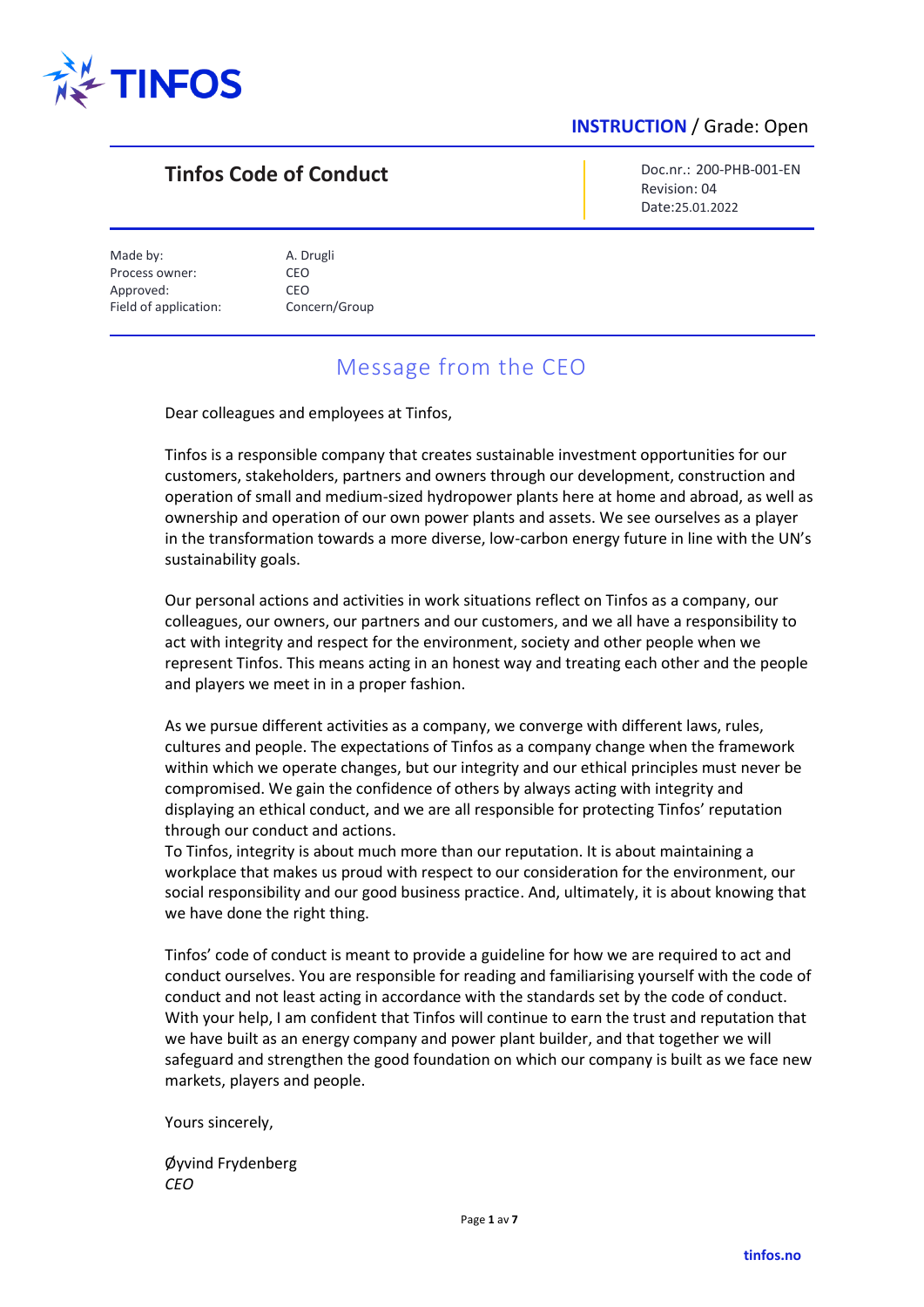

# **Tinfos Code of Conduct**

Doc.nr.: 200-PHB-001-EN Revision: 04 Date:25.01.2022

# Index

|                | 1.1 |  |  |
|----------------|-----|--|--|
|                | 1.2 |  |  |
| $\overline{2}$ |     |  |  |
| 3              |     |  |  |
| 4              |     |  |  |
|                | 4.1 |  |  |
|                | 4.2 |  |  |
|                | 4.3 |  |  |
|                | 4.4 |  |  |
|                | 4.5 |  |  |
|                | 4.6 |  |  |
|                | 4.7 |  |  |
|                |     |  |  |
|                | 5.1 |  |  |
|                | 5.2 |  |  |
|                | 5.3 |  |  |
|                |     |  |  |
|                | 6.1 |  |  |
|                | 6.2 |  |  |
|                | 6.3 |  |  |
|                | 6.4 |  |  |
|                | 6.5 |  |  |
| 7              |     |  |  |
|                | 7.1 |  |  |
|                | 7.2 |  |  |
|                | 7.3 |  |  |
|                | 7.4 |  |  |
|                | 7.5 |  |  |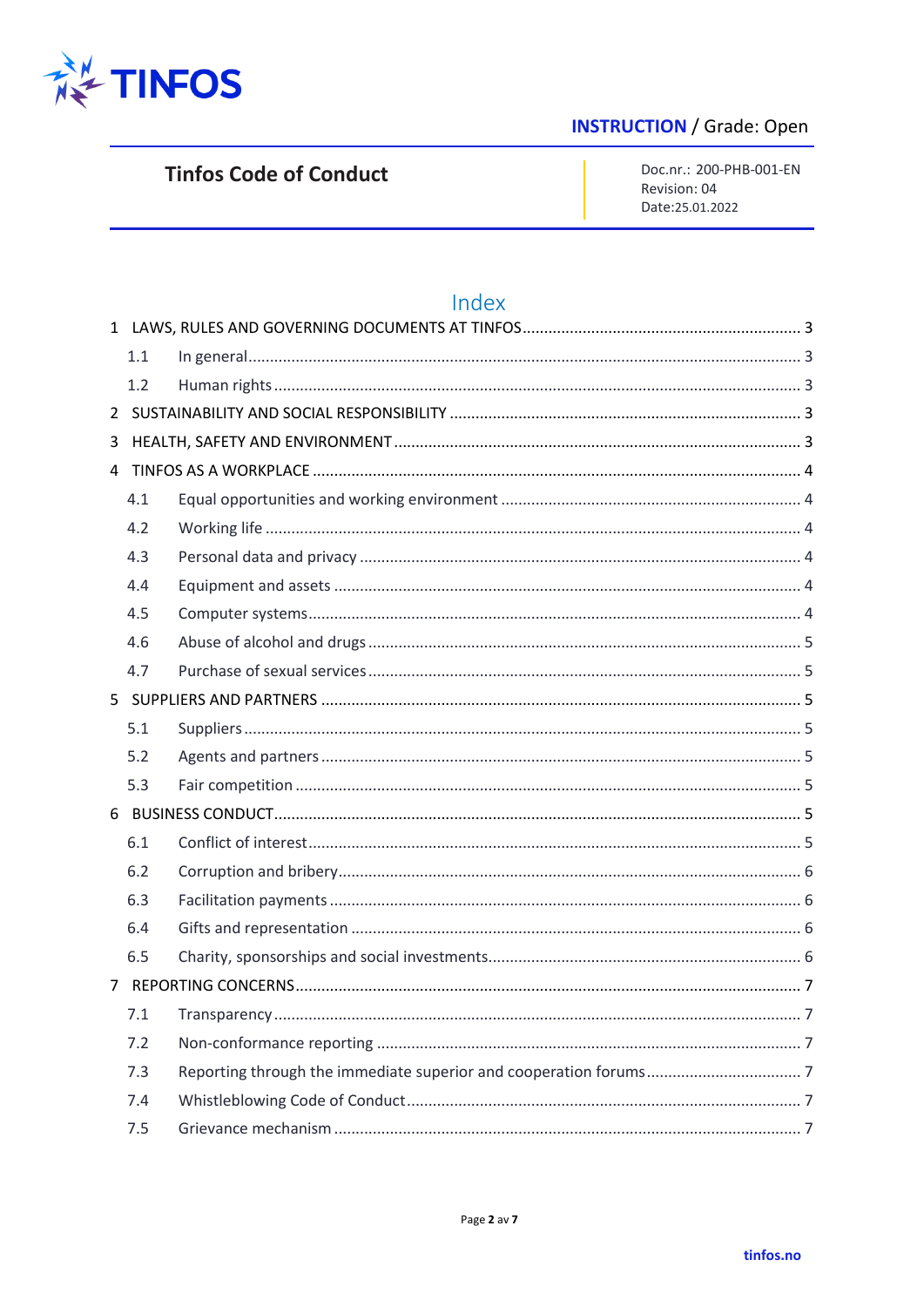

# **Tinfos Code of Conduct**

# <span id="page-2-0"></span>1 LAWS, RULES AND GOVERNING DOCUMENTS AT TINFOS

### <span id="page-2-1"></span>1.1 In general

Anyone acting on behalf of Tinfos shall comply with all applicable laws and regulations. This includes the Norwegian legislation that may still be binding when traveling abroad.

#### **As a Tinfos employee you will**

- act in accordance with all applicable laws and regulations
- not assist others in committing offences, whether it represents an unlawful action for the company, for you as an individual or for the person you assist
- always act in accordance with governing documents applicable to Tinfos' employees

### <span id="page-2-2"></span>1.2 Human rights

Tinfos respects and supports the human rights of all individuals and stakeholders who could potentially be impacted by our business. We are committed to contributing to the abolition of all forms of forced labour and ensuring actual abolition of child labour.

### **As a Tinfos employee you will**

- always safeguard human rights in all activities you engage in on behalf of Tinfos and actively assess whether our activities have negative effects on human rights in the local communities in which we operate
- notify us through one of our grievance mechanisms about any conditions you observe that may involve human rights violations in connection with Tinfos' activities

# <span id="page-2-3"></span>SUSTAINABILITY AND SOCIAL RESPONSIBILITY

The UN's sustainability goals outline a joint work plan for a global sustainable future. Everyone is expected to help achieve the goals, including the business community. Tinfos both can and will contribute in our own way. Sustainability and social responsibility must be an integral part of our activities and in our projects. We will act responsibly vis-à-vis our stakeholders affected by our activities, and we are committed to supporting precautionary approaches to addressing environmental challenges.

We seek to expand our understanding of the impact of our activities on the climate through by mapping of climate emissions generated in our projects and daily operations.

We will ensure safe and environmentally sound handling and transport of materials and waste.

Doc.nr.: 200-PHB-001-EN Revision: 04 Date:25.01.2022

### **As a Tinfos employee you will**

- assess the impacts and consequences our activities may have, and ensure that these conditions are clarified and assessed when important decisions are made.
- Seek to minimise consumption and emissions in connection with your own activities and your areas of responsibility at work.

### <span id="page-2-4"></span>3 HEALTH, SAFETY AND ENVIRONMENT

Tinfos is committed to provide a safe workplace. Thus, we are required to organize and operate our business in a way that prevents damage to personnel, materials or the environment from occurring. Tinfos' HSE efforts shall be based on systematic measures to ensure that the company's business activities are organized, performed and maintained in accordance with the requirements set forth in or pursuant to the applicable HSE legislation.

#### **As a Tinfos employee you will**

- help build a viable HSE culture at Tinfos through your personal conduct and encouragement of your colleagues and associates
- familiarize yourself with risk factors associated with your work and which precautions to take
- perform your tasks in a safe, environmentally conscious and efficient manner
- promptly report any accidents or incidents in the workplace that could result in damage to people, the environment or materials
- comply with applicable national, international, and local laws and standards in your work for Tinfos, and seek to minimize the company's impact on the environment
- motivate our subsidiaries, contractors and suppliers to safeguard the environment based on the same standards as Tinfos sets for its own business
- always report non-compliance with regard to violation of environmental legislation, or report observation of unintended impact on the environment due to Tinfos' activities
- suggest and encourage the development and use of environmentally friendly technology and products

#### **As a Tinfos employee you have**

the right and duty to stop working activities in situations that you believe may pose a risk of harm to people, the environment, or materials.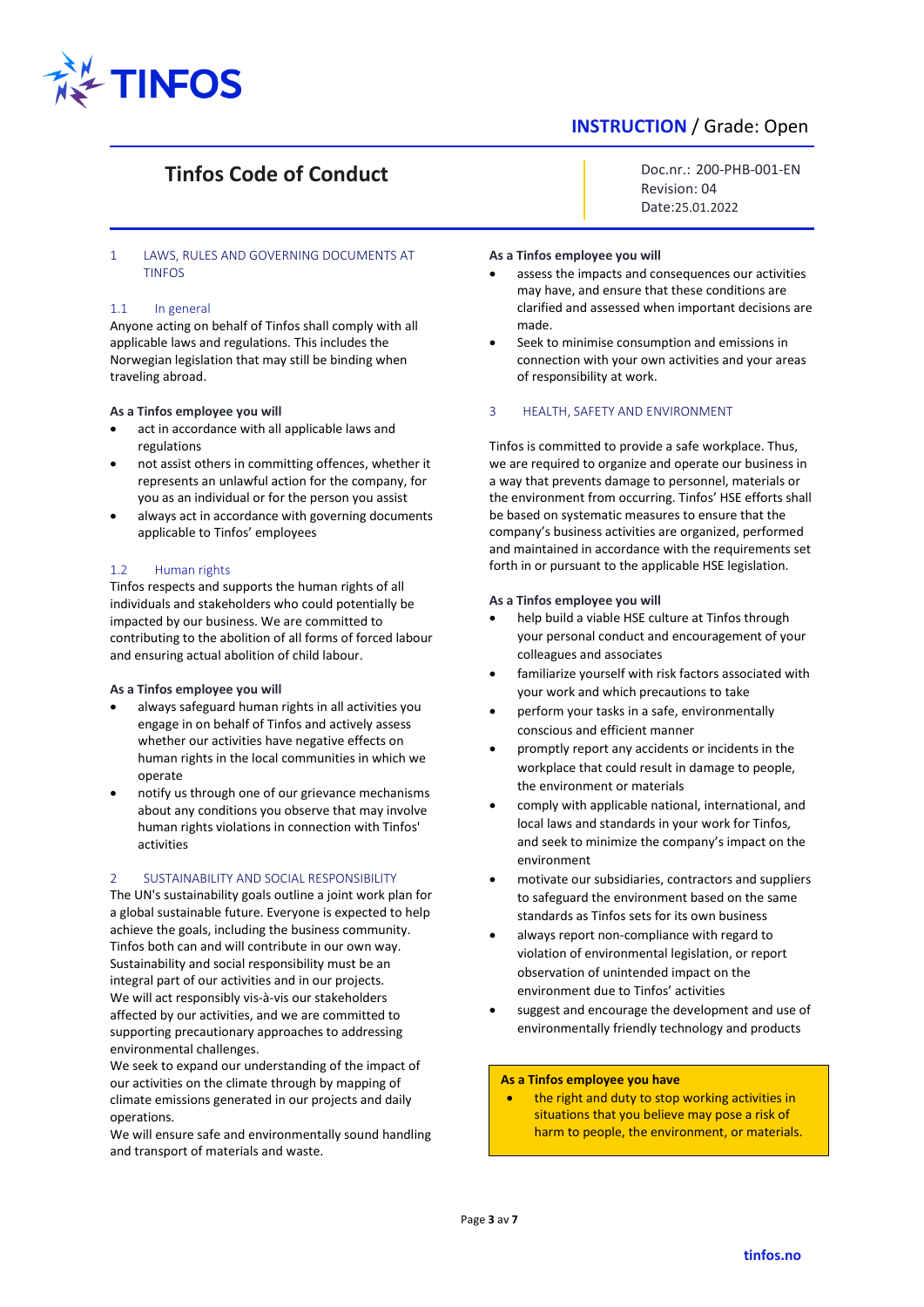

# **Tinfos Code of Conduct**

Doc.nr.: 200-PHB-001-EN Revision: 04 Date:25.01.2022

### <span id="page-3-0"></span>4 TINFOS AS A WORKPLACE

<span id="page-3-1"></span>4.1 Equal opportunities and working environment Tinfos values diversity among our employees, and we will facilitate equal opportunities for the development and realisation of personal goals without discrimination or bullying.

Tinfos does not tolerate any discrimination of employees based on age, gender, sexual orientation, disability, race, nationality, political views, religious or ethnic background, including any other forms of discrimination prohibited by law.

#### **As a Tinfos employee you will**

- always treat your co-workers and other stakeholders with respect and common courtesy.
- never act in a way that can be described as insulting, threatening or humiliating
- be aware of how your actions, statements and forms of expression may be perceived by others
- act with dignity and respect the privacy and rights of all people you come in contact with in any given work situation and in situations that arise as a result of Tinfos' business activities
- notify us via one of notification channels if you observe bullying or discriminatory actions in a work situation

# <span id="page-3-2"></span>4.2 Working life

Tinfos respects the right of employees to form and join trade unions and recognises the right of employees to conduct collective bargaining.

Tinfos does not tolerate exposing employees to social dumping in the sense of serious breaches of health, environmental and safety rules, including rules on working hours and requirements for housing standards or that employees are offered wages and other benefits that are unacceptably low compared to what employees normally earn in the same country.

# **As a Tinfos employee you will**

- not under any circumstances cause or contribute to violations of labour rights
- convey expectations of compliance with the same working life standards that Tinfos imposes on our subcontractors
- notify us of any issues through one of our notification channels that violates Tinfos' principles of working life

# <span id="page-3-3"></span>4.3 Personal data and privacy

Tinfos is committed to protecting all individuals' personal data in our daily work and business activities.

### **Som Tinfos ansatt skal du**

• ensure that all types of personal data are handled in accordance with applicable laws and regulations, as well as Tinfo's own instructions on privacy.

# <span id="page-3-4"></span>4.4 Equipment and assets

Tinfos has made assets available so that employees can perform their tasks in a correct and efficient manner. This includes properties, vehicles, equipment, computers, software, information, financial assets, etc.

### **As a Tinfos employee you will**

- enter into an agreement with your manager if you plan to use Tinfos' assets for purposes that are not directly related to our business activities.
- ensure that time sheets, as well as claims for reimbursement of travel expenses and expenses, are correctly completed and documented

# <span id="page-3-5"></span>4.5 Computer systems

Our computer systems will be used for Tinfos' business operations. Information that is produced and stored in our computer systems is Tinfos' property and can be made available to others according to applicable legislation.

Limited personal use of our computer systems is permitted, but shall not adversely affect costs, information security or productivity. This also applies to private use of social media.

# **As a Tinfos employee you will**

- never use Tinfos' computer systems to perform illegal or unethical acts such as downloading of or sending infringing material
- be aware of cyberattacks and malicious activities and report such incidents immediately
- act responsibly with regard to costs, productivity and security in connection with personal use of our computer systems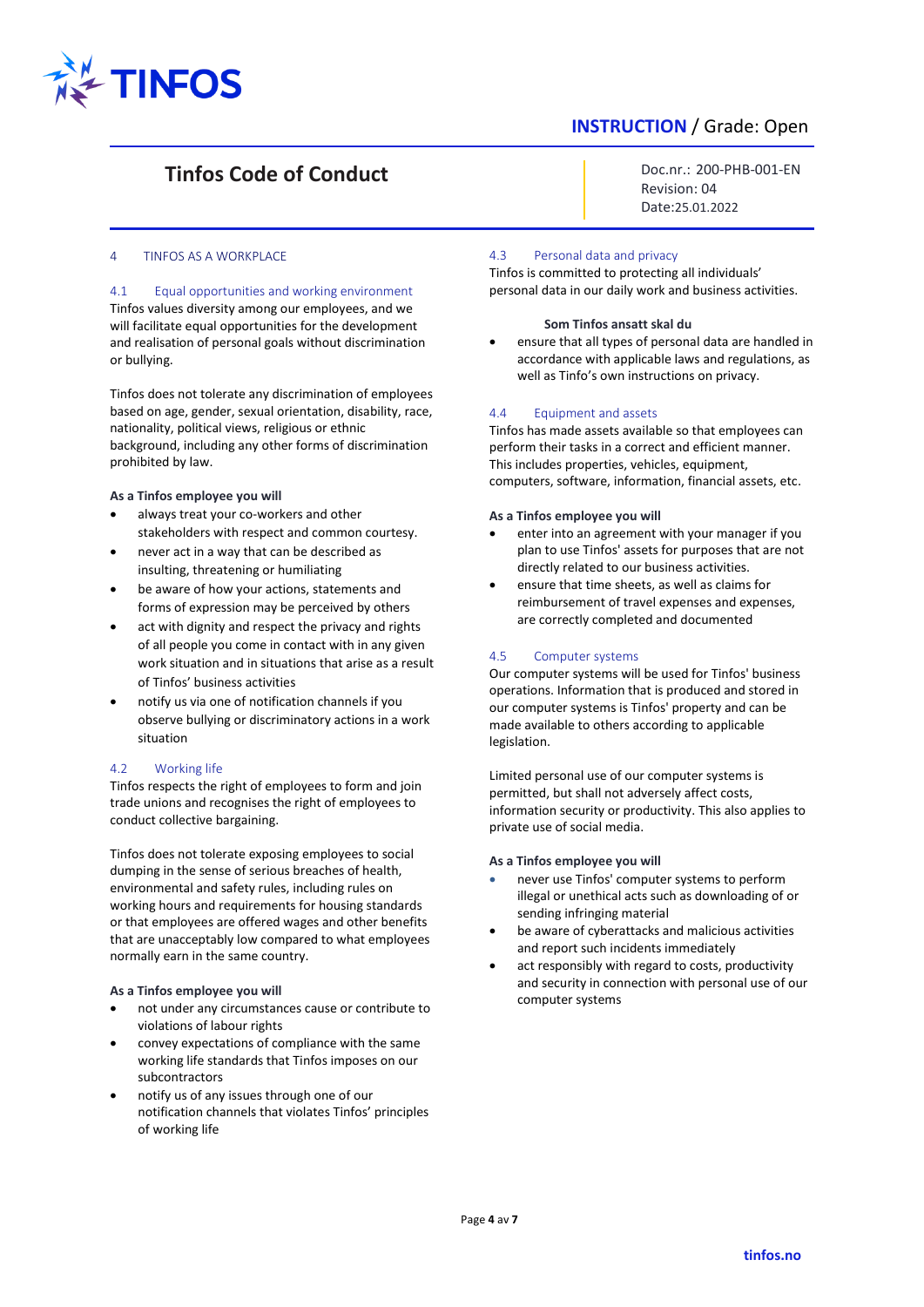

# **Tinfos Code of Conduct**

Doc.nr.: 200-PHB-001-EN Revision: 04 Date:25.01.2022

# <span id="page-4-0"></span>4.6 Abuse of alcohol and drugs

Tinfos is a drug-free workplace. As a Tinfos employee you will

- never be under the influence of alcohol or other intoxicants while working at Tinfos
- refrain from—and never encourage—using drugs or alcohol in a way that could put Tinfos or any business relationship in a bad light

# <span id="page-4-1"></span>4.7 Purchase of sexual services

Purchasing sexual services may contribute to human trafficking, which is a violation of human rights. Regardless of local legislation, rules or customs, Tinfos prohibits its employees from purchasing sexual services during assignments or business trips for Tinfos AS.

### **As a Tinfos employee you will**

- never buy sexual services when you are on a business trip or on other assignments for Tinfos.
- Never encourage others to buy sexual services and not accept sexual services paid for by others.

# <span id="page-4-2"></span>5 SUPPLIERS AND PARTNERS

# <span id="page-4-3"></span>5.1 Suppliers

We expect our suppliers and partners to comply with applicable legislation, respect internationally recognised human rights and comply with ethical standards that comply with our ethical requirements when working for us.

# **As a Tinfos employee you will**

- clearly communicate our ethical standards, requirements and expectations to our suppliers
- report any circumstances that may indicate that suppliers do not meet our requirements for ethical integrity and respect for human rights.

# <span id="page-4-4"></span>5.2 Agents and partners

The use of agents or partners may pose a special risk to Tinfos, and the establishment of cooperation with agents must be documented through written agreements between Tinfos and the agent, including an obligation to comply with Tinfos' Code of Conduct.

#### **As a Tinfos employee you will**

- ensure that remuneration to the agent/partner is in reasonable proportion to the services performed
- ensure that payment is only made against satisfactory documentation of work performed

### <span id="page-4-5"></span>5.3 Fair competition

Tinfos must comply with applicable competition laws and will not engage in anti-competitive behaviour, such as price fixing, collusive biding or market sharing.

#### **As a Tinfos employee you will**

- Ensure that suppliers have the opportunity to offer products and services to Tinfos on equal terms
- Not participate in anti-competitive agreements or conduct

# <span id="page-4-6"></span>6 BUSINESS CONDUCT

# <span id="page-4-7"></span>6.1 Conflict of interest

A conflict of interest arises when you have a personal or external agenda that conflicts with Tinfos' best interest. A personal agenda may include financial interests in another company or business, a personal relationship with other people, including, but not limited to, close family members, or any other relationship or agenda that may affect your assessment and decision-making process in an improper manner.

#### **As a Tinfos employee you will**

- not be involved in actions or have a personal agenda that make it difficult for you to perform your work tasks objectively
- seek to avoid conflict of interest-based situations
- not be involved in a personal relationship that may conflict with Tinfos' interests, both in reality and in the context of Tinfos' reputation
- ensure that any action with other parties complies with the applicable principles for such actions
- if a conflict of interest arises, you will address the situation and notify your immediate manager accordingly
- ensure that all assignments undertaken on behalf of or by other companies are pre-approved
- not let your obligations and assignments outside of Tinfos affect your working relationship with Tinfos negatively, and you will ensure that such activities do not conflict with Tinfos' business interests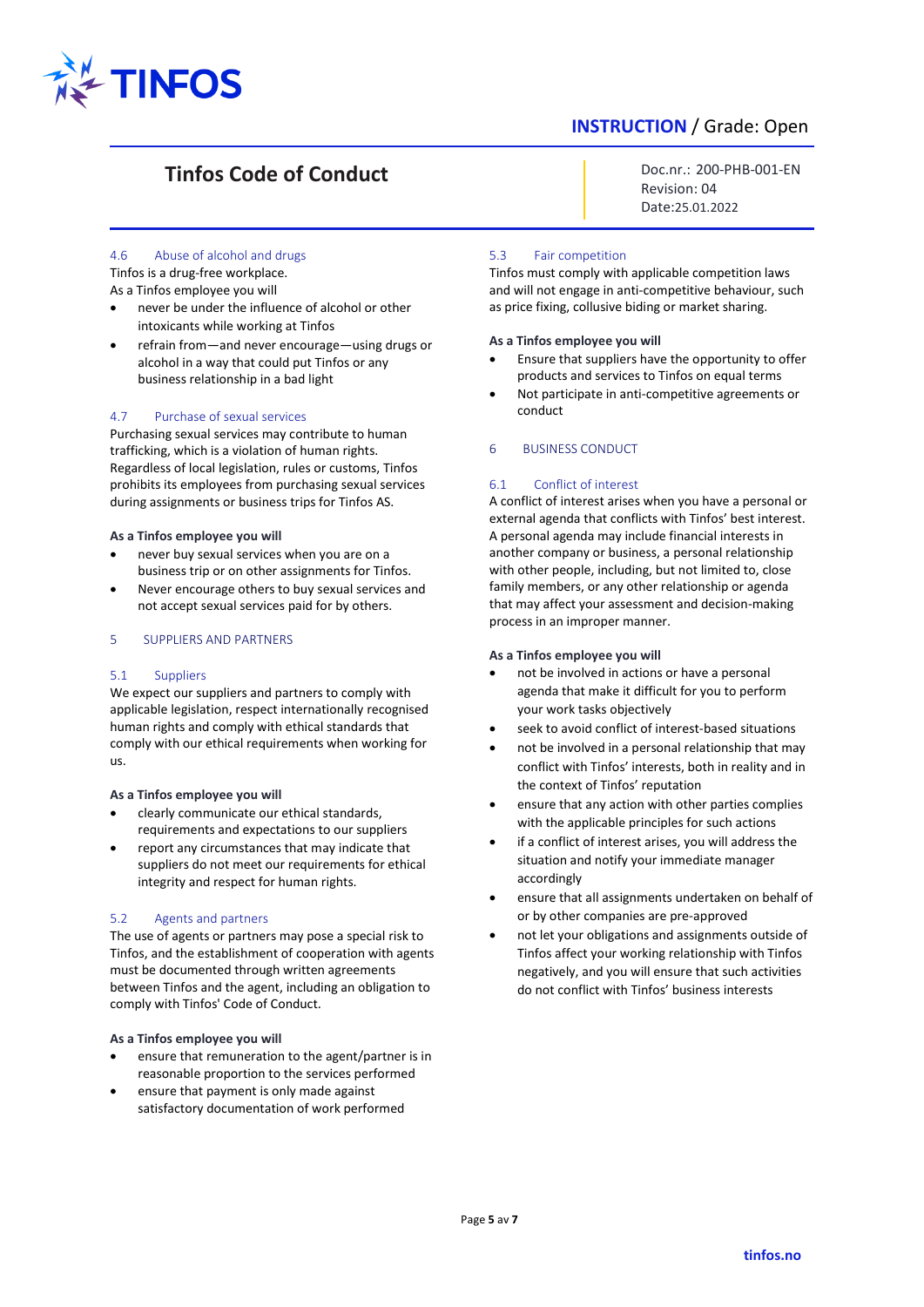

# **Tinfos Code of Conduct**

# <span id="page-5-0"></span>6.2 Corruption and bribery

Tinfos follows a zero-tolerance policy with regard to all forms of corruption and takes active measures to ensure that corruption not be part of any of our business activities. Corruption occurs when a person or an organization offers, provides, receives or requests anything of value with the intent to impact—directly or indirectly—public or private parties based on improper intent, including gaining or retaining business positions and/or any other business advantage.

Interacting with public employees requires special care in terms of corruption risks and requires us to act in an open and transparent manner and ensure that we act with integrity in all situations.

#### **As a Tinfos employee you will**

- never, directly or indirectly via a third party, offer anything of value for the purpose of affecting the actions or decisions of public employees, government or legal representatives, persons acting on behalf of customers or suppliers/subcontractors, or to any third party, or otherwise gain an unfair advantage through the sale of materials and services, by financial transactions or by representation
- never use intermediaries to achieve business or other advantages that can be interpreted as corruption
- ensure that all payments are consistent with Tinfos' accounting rules and financial procedures for approving and registering payments, and ensure that they have been submitted to the required management level for approval

### <span id="page-5-1"></span>6.3 Facilitation payments

Facilitation payments are payments made to facilitate routine work or necessary actions that the payer is legally or otherwise entitled to. The amounts are often small but may in some cases be substantial.

### **As a Tinfos employee you will**

• never pay, or encourage the payment of, facilitation payments on behalf of Tinfos. Such payments may only be made in exceptional cases, as in the case of extortion where the requirements for facilitation payments are associated with an expressed or perceived threat to an individual's life, health and safety.

Doc.nr.: 200-PHB-001-EN Revision: 04 Date:25.01.2022

always notify your immediate manager if you have been asked to make or have made such payments, and you shall always make sure to obtain documentation and proper records of the transaction in question

#### <span id="page-5-2"></span>6.4 Gifts and representation

Tinfos does not accept any provision or any business representation in cases where it may constitute or appear to constitute inappropriate influence of actions or decisions. Hospitality, such as participation in social gatherings, meals and entertainment, may be acceptable in certain cases if this occurs in accordance with locally accepted, good business practices, and the cost of this type of hospitality is kept at a reasonable level. Please note that in some countries' legislation there will be limited opportunity, or it may even be prohibited by law, to make offers of gifts or representation/hospitality to public employees.

#### **As a Tinfos employee you will**

- always display due care and good judgment in connection with the provision or acceptance of gifts and representation/hospitality
- not, directly or indirectly, accept gifts or any other form of remuneration if there is reason to believe that the reason for such gifts or remuneration is to influence business decisions
- never accept a gift or service that is for your own personal benefit from any of Tinfos' suppliers or customers

### <span id="page-5-3"></span>6.5 Charity, sponsorships and social investments

*Charitable donations* are payments that are made for socially beneficial purposes, such as in the fields of health and culture, or in support of NGOs and other social welfare initiatives. Payments are made without requirements or expectations of financial returns but may result in goodwill among certain interest groups.

*Sponsorships* are payments, either in the form of money or otherwise, made to have the company's name associated with a specific activity or organization. In return, Tinfos acquires certain rights and advantages, such as the right to promote the company's name, products or services.

*Social investments* are made to develop local qualifications, such as education, culture and infrastructure, promote human rights, contribute to transparency and anti-corruption measures, and support economic development in the local community.